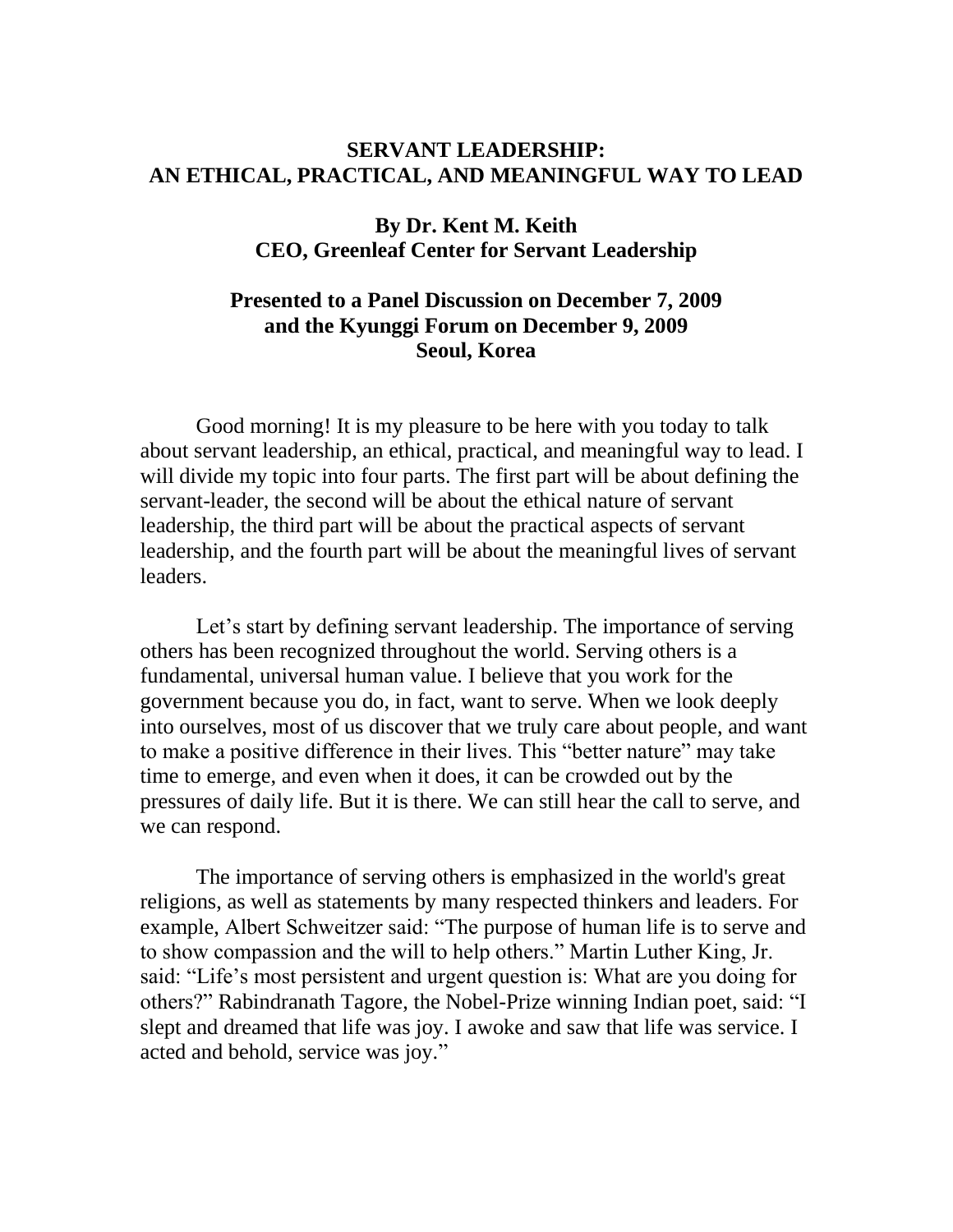Personally, I think that serving others is not just something you do it's what life is *about*. It is why we are here on this planet--to love and help each other. One way to help others is by becoming a leader. That is what a servant-leader does. A servant-leader decides to serve by leading.

The idea of serving by leading is an old idea that goes back thousands of years. The modern servant leadership movement in America was launched by Robert K. Greenleaf. In 1970 he published his essay, "The Servant as Leader," in which he coined the phrase "servant leader."

This is how Robert Greenleaf defined the servant leader. He said:

The servant-leader *is* servant first… It begins with the natural feeling that one wants to serve, to serve *first*. Then conscious choice brings one to aspire to lead. That person is sharply different from one who is *leader* first, perhaps because of the need to assuage an unusual power drive or to acquire material possessions…The leader-first and the servant-first are two extreme types. Between them there are shadings and blends that are part of the infinite variety of human nature.

The difference manifests itself in the care taken by the servantfirst to make sure that other people's highest priority needs are being served. The best test, and difficult to administer, is: Do those served grow as persons? Do they, *while being served*, become healthier, wiser, freer, more autonomous, more likely themselves to become servants? *And*, what is the effect on the least privileged in society? Will they benefit or at least not be further deprived?

A servant leader is simply a leader who is focused on serving others. A servant-leader loves people, and wants to help them. The servant-leader remembers that leadership is only worthwhile if it is a way of helping others.

Servant-leaders can hold any position in any group or organization. What sets them apart from other kinds of leaders is that servant leaders are focused on others, not just themselves, and they want to make life better for others, not just themselves. This is what distinguished them as servant-leaders, no matter what their title or role or position may be.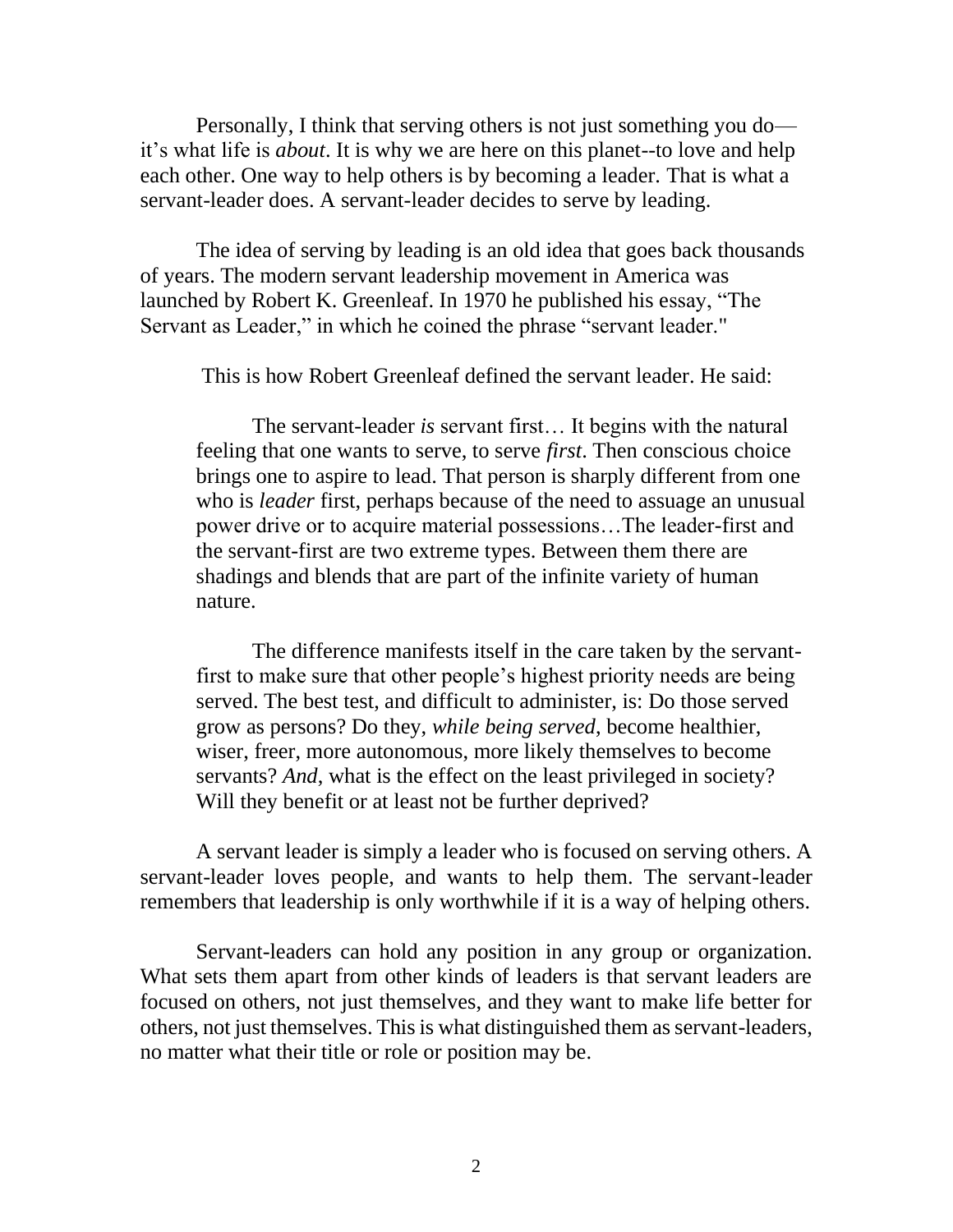Servant leadership is known by other names. Jim Collins defined the "Level 5" leader—the highest level of leader in his study of "Good to Great" companies—in the same way that others define servant leaders. Ken Jennings and John Stahl-Wert write about the serving leader. Peter Drucker defined "the effective executive" as someone who focuses on his or her contribution and focuses on the client, customer, patient, or student. So servant leadership shows up under different names and labels.

The concept of servant leadership is closely aligned with the concepts of stewardship, co-leadership, and transforming leadership. Peter Block emphasized the idea of *Stewardship*. In their book *Co-Leaders: The Power of Great Partnerships*, David Heenan and Warren Bennis described the essential roles played by people who are not the stars or celebrities in their organizations, but rather key subordinates—deputies, chief operating officers, or vice presidents who are committed, skilled, supportive partners and members of the leadership team. Many of these people are servant-leaders. Servant leadership is also related to transforming leadership, as defined by James MacGregor Burns in his Pulitzer-Prize winning book, *Leadership*.

Let's look at the ethical aspects of servant leadership. This has to do with how leaders treat others— whether they serve people or use people. Serving people is ethical. Using people is not.

Robert Greenleaf worked for AT&T from 1926 to 1964, during a time in which AT&T was one of the biggest corporations in the world. Toward the end of his career he was the Director of Management Research, which meant that it was his job to figure out how to educate and train the leaders and managers of AT&T to make them as effective as possible. After 38 years with AT&T, Greenleaf knew that some leaders are motivated by a desire for power and money, and others are motivated by a desire to serve others. He concluded that the most effective leaders were servant-first, or servant-leaders.

Greenleaf basically rejected the power model of leadership in favor of the service model of leadership. Unfortunately, the power model of leadership is the dominant model of leadership in many countries today. Leadership is most often described in terms of acquiring and wielding power, and making people do things. It is about coercion, and manipulation, and clever strategies, and how to attack and win. It is all about power.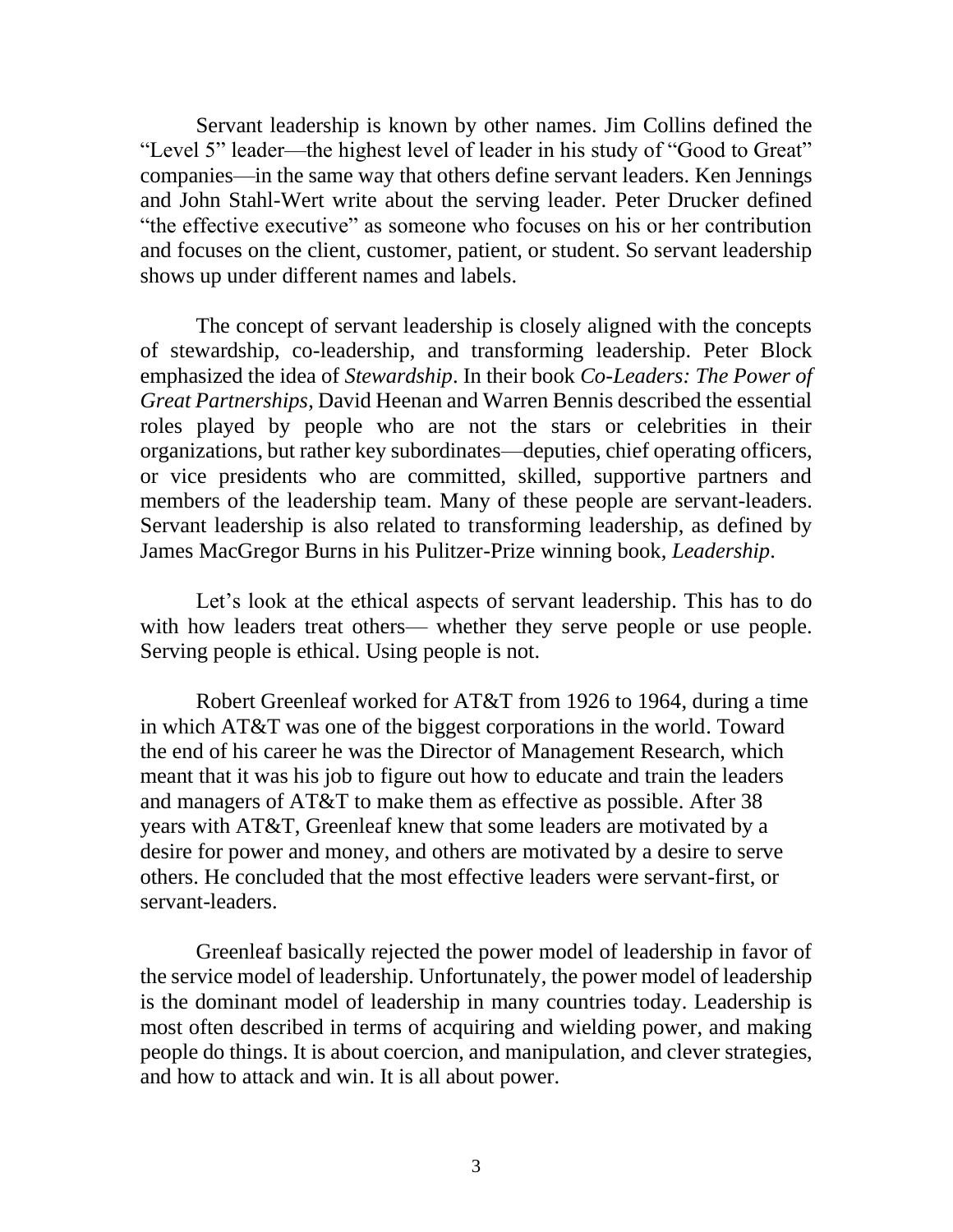Over the past 30 years, I have learned that there are some severe problems with the power model. First, it focuses on having power, not on using it wisely. Second, it glorifies and even promotes conflict between power groups. People want to be leaders, so they assume they have to get power, so they form power cliques. Pretty soon, those power cliques become so focused on vying for power against each other, that they have little time to focus on solving problems or seizing opportunities. Third, it defines victory in terms of who gains more power, not in terms of who accomplishes more for their organization or society at large. These are three serious drawbacks.

The power model also leads to poor leadership and unhappy leaders. First, people who seek power, often become irrelevant as leaders. They focus on what they want, instead of what other people need, and they can easily lose touch with the people they are supposed to be serving. Second, people who seek power can never get enough of it. It becomes a kind of disease. They always want more, and more, and more. This easily results in spiritual corruption and an unhappy life of self-torment.

Greenleaf argued for the service model, which is the model that servant leaders live and breathe. This model is not about power—it is about being of service and making a difference. I think that is why most people join the government. They want to be of service and make a difference.

A servant leader doesn't ask, "How can I get power? How can I make people do things?" Instead, a servant leader asks, "What do people need? How can I help them to get it? What does my organization need to do? How can I help my organization to do it?" Thus, rather than embarking on a quest for personal power, the servant leader embarks on a quest to identify and meet the needs of others. That's the mission of a servant leader: To identify and meet the needs of others.

There are several ways I like to compare the service model and the power model. One is this. Power-oriented leaders want to *make* people do things. Servant leaders want to *help* people do things. That's why servant leaders are often partners, coordinators, facilitators, healers, and coalition builders.

Another way to compare the power model and the service model is this. The power model assumes a hierarchy, like a pyramid, with the president or CEO at the top, and then the vice-president or chief operating officer, and so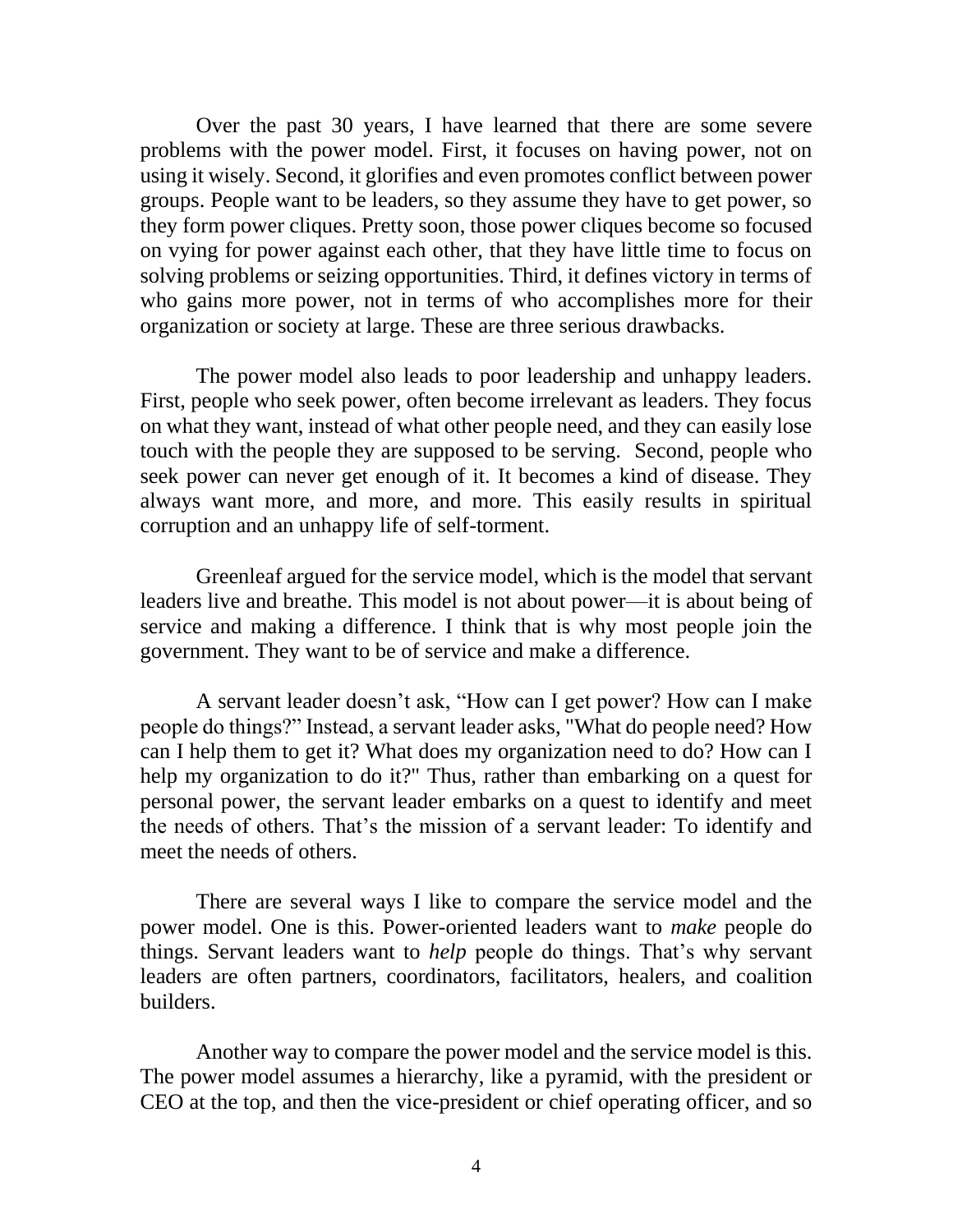on down the line until you get to the base of the pyramid which is where people create and deliver programs, products, and services. The assumption in the power model is that only the people at the top of the pyramid have power.

In the service model, the hierarchy is not really relevant. That's because *anybody* in a family, organization, or community can be of service. *Anybody* can identify and meet the needs of others. Anybody can be a servant leader.

A third way to compare or contrast is this: The power model is about *grabbing*. The service model is about *giving*.

A servant leader can exercise power. The difference is that servant leaders understand that power is a means, not an end. It is only a tool, and it may not even be the most important tool—the most important tools may be listening and coaching. And when servant leaders exercise power, they do it *on behalf of others*, not on behalf of themselves. They exercise power in order to meet the needs of others.

The difference between the power-oriented leader and the servant leader has very practical impacts. For example, it shows itself in the questions that people ask themselves when they make decisions in their daily life and work. A power-oriented individual will make decisions that enhance his power, and meet his personal needs. A service-oriented individual will make decisions that enhance his service, and meet the needs of others.

Okay, that brings us to the practical aspects of servant leadership. There are many practices that help servant-leaders to be effective. We will look briefly at seven key practices. Those key practices are self-awareness, listening, changing the pyramid, developing colleagues, coaching instead of controlling, unleashing the energy and intelligence of others, and the use of foresight.

Our first key practice is self-awareness. Each of us is the instrument through which we lead. If we want to be effective, and have positive impacts on others, we need to be aware of who we are—our personalities, our strengths and weaknesses, our biases, our skills and experiences, the way we talk and move and act. Other people are always watching us and taking their cues from us. We need to make sure we are acting in positive ways that help our colleagues and our organization to achieve at high levels.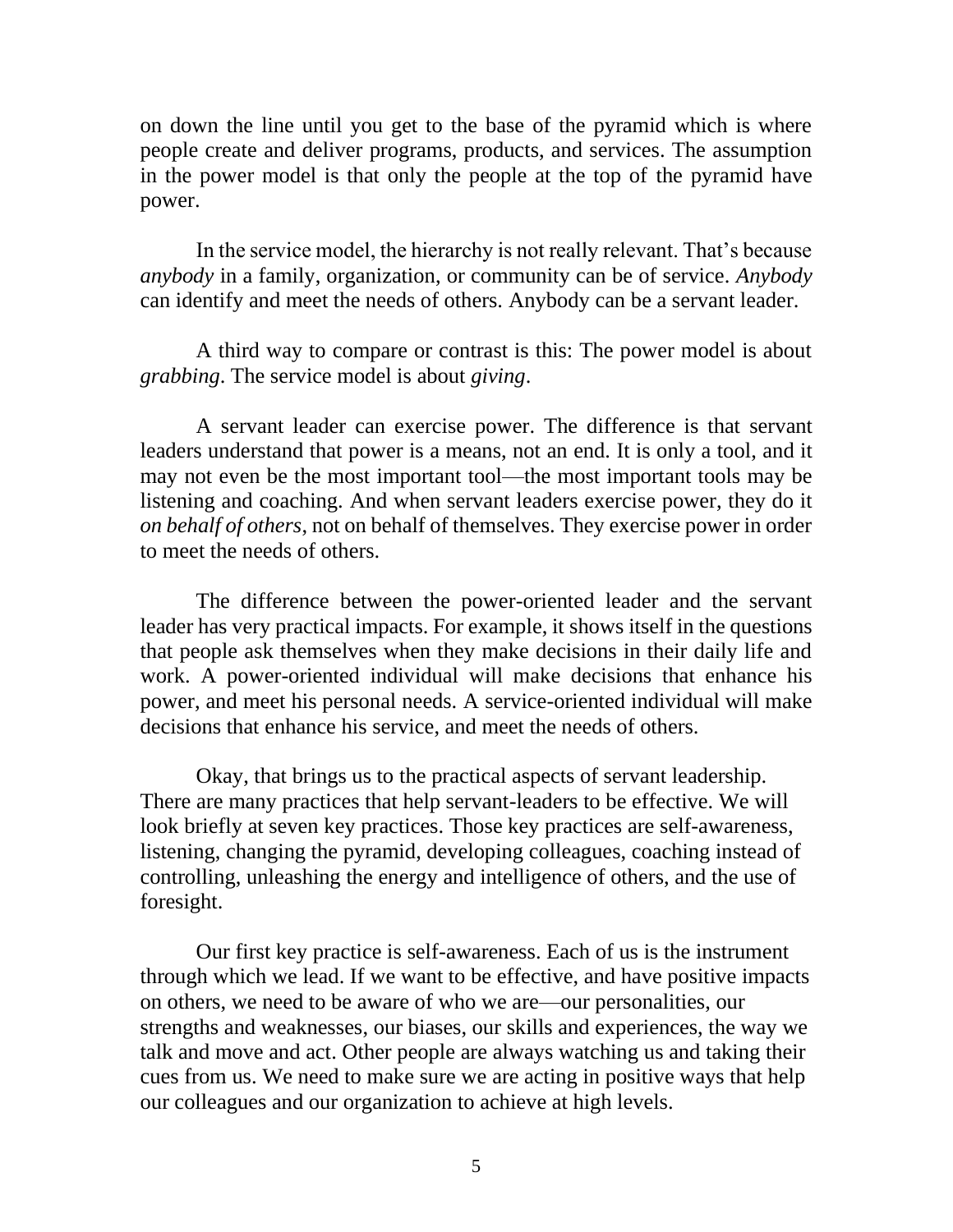Our next key practice is listening. Listening to your colleagues and citizens is of fundamental importance. This is how you become relevant, how you link up. How can you meet the needs of others if you don't know what those needs are? And how will you know if you don't ask? You need to listen, in the broad sense of getting all the information you can about the wants and needs of your colleagues and the public.

Robert Greenleaf said that "only a true natural servant automatically responds to any problem by listening *first*." Servant leaders are always asking, listening, watching, and thinking about what they learn. This is the foundation of their relevance and effectiveness.

When I served as Director of Planning and Economic Development for the state of Hawaii, our department had 180 people. I sat down with each person, one-on-one, to ask them about themselves, their families, their hobbies, and their work. I only had 15 minutes per person, but I spent it listening, so it helped me to understand my colleagues much better.

Our next key practice is changing the pyramid. The traditional organizational hierarchy is a pyramid. One of the problems with the traditional pyramidal structure is that workers look up the chain, and focus on pleasing their "bosses." That is understandable, but if everyone is looking up, to please his or her boss, who is looking out, and paying attention to the needs of the citizens you serve? That's why servant-leaders talk about inverting the pyramid, or laying it on its side, so that everyone in the organization is focused on the people whom the organization is designed to serve.

Robert Greenleaf pointed out that the person on the top of the pyramid has no colleagues, only subordinates. As a result, it is hard to get information, and it is hard to test new ideas. The solution is obvious—you need a team at the top. You need a group of senior leaders who are loyal to the organization and to each other, who will share information, and will challenge ideas. The chief is still the chief, and makes final decisions, but he or she is far better informed and connected and able to lead.

When I served as Director of Planning and Economic Development for the state of Hawaii, I developed a shared management system with the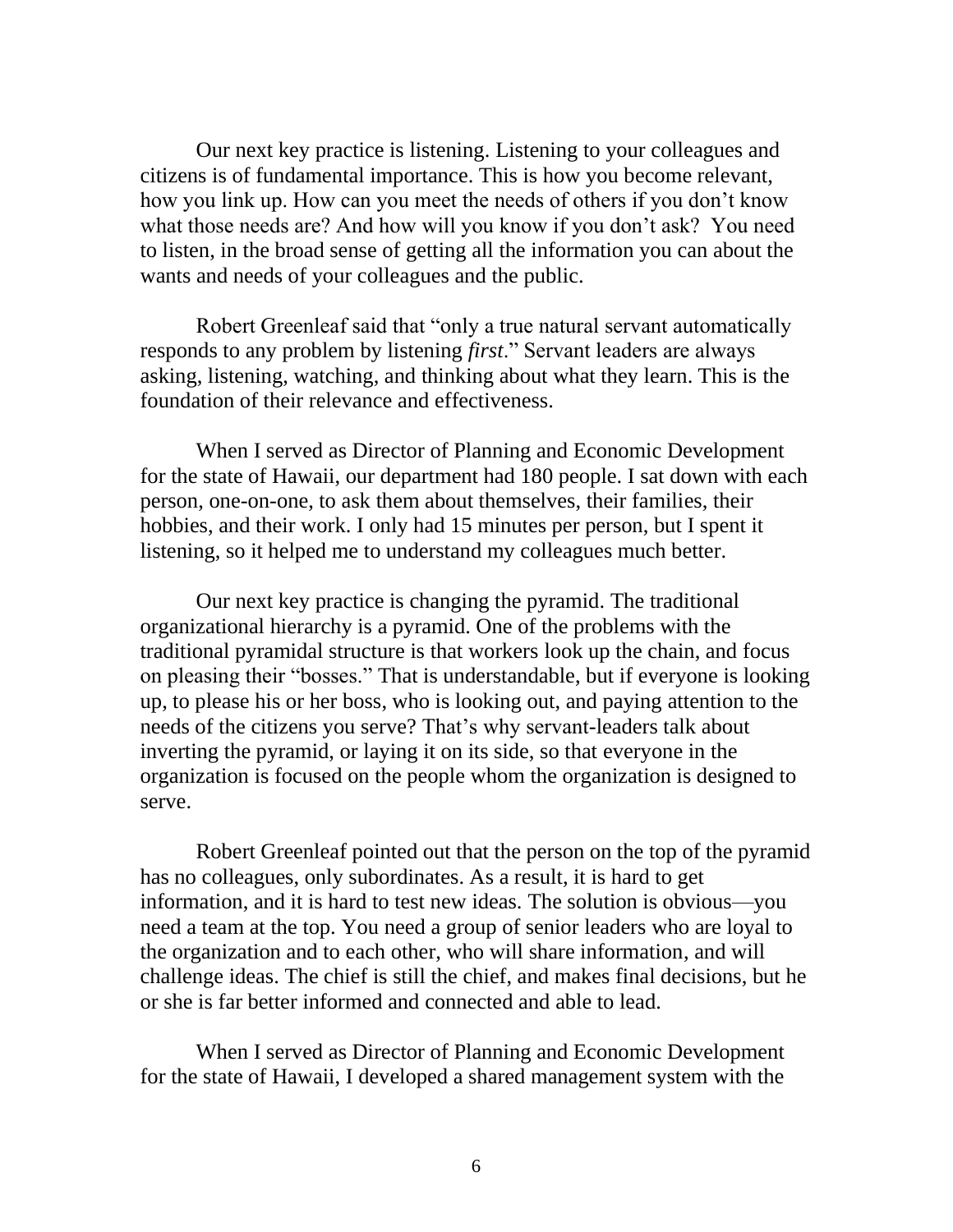top 12 division heads and office directors. We shared information and ideas on a regular basis. This helped us to make much better decisions.

Our next key practice is developing your colleagues. Robert Greenleaf said that proposed a new business ethic, which was that "*the work exists for the person as much as the person exists for the work*. To put it another way, the business exists as much to provide meaningful work to the person as it exists to provide a product or service to the customer." One way to make work meaningful for your colleagues is to help them to learn and grow on the job. As they learn and grow, they become more productive and effective, and more satisfied with their work. As their talent and ability is developed, the capacity of your organization grows as well.

When I served in government, I encouraged each of my colleagues all 180 of them— to keep learning and growing. We created an individual development program, so that each year, each person in the department would attend a seminar, or a luncheon discussion about a book or topic of interest to them.

One of the best ways to develop your people is to constantly coach and mentor them. In a lot of old management textbooks, the assumption was that a manager is there to "control" his or her unit or organization.

We know that organizations need rules and regulations and procedures. But servant leaders don't focus on control, they focus on coaching and mentoring. One reason is that people tend to do their best when they are inspired, engaged, coached, and mentored. Servant-leaders are good at this. They bring out the best in people. They encourage their colleagues to perform at their highest possible level.

Our next key practice is unleashing the energy and intelligence of others. If you have developed your colleagues, and coached and mentored them, then you should be ready to unleash their energy and potential. You should be comfortable allowing them to make decisions. Servant leaders teach, mentor, and coach so that others will use their energy and intelligence wisely, for the good of the organization and those the organization serves.

When I was in government, I appointed colleagues from different parts of the department, with different backgrounds and experience, to serve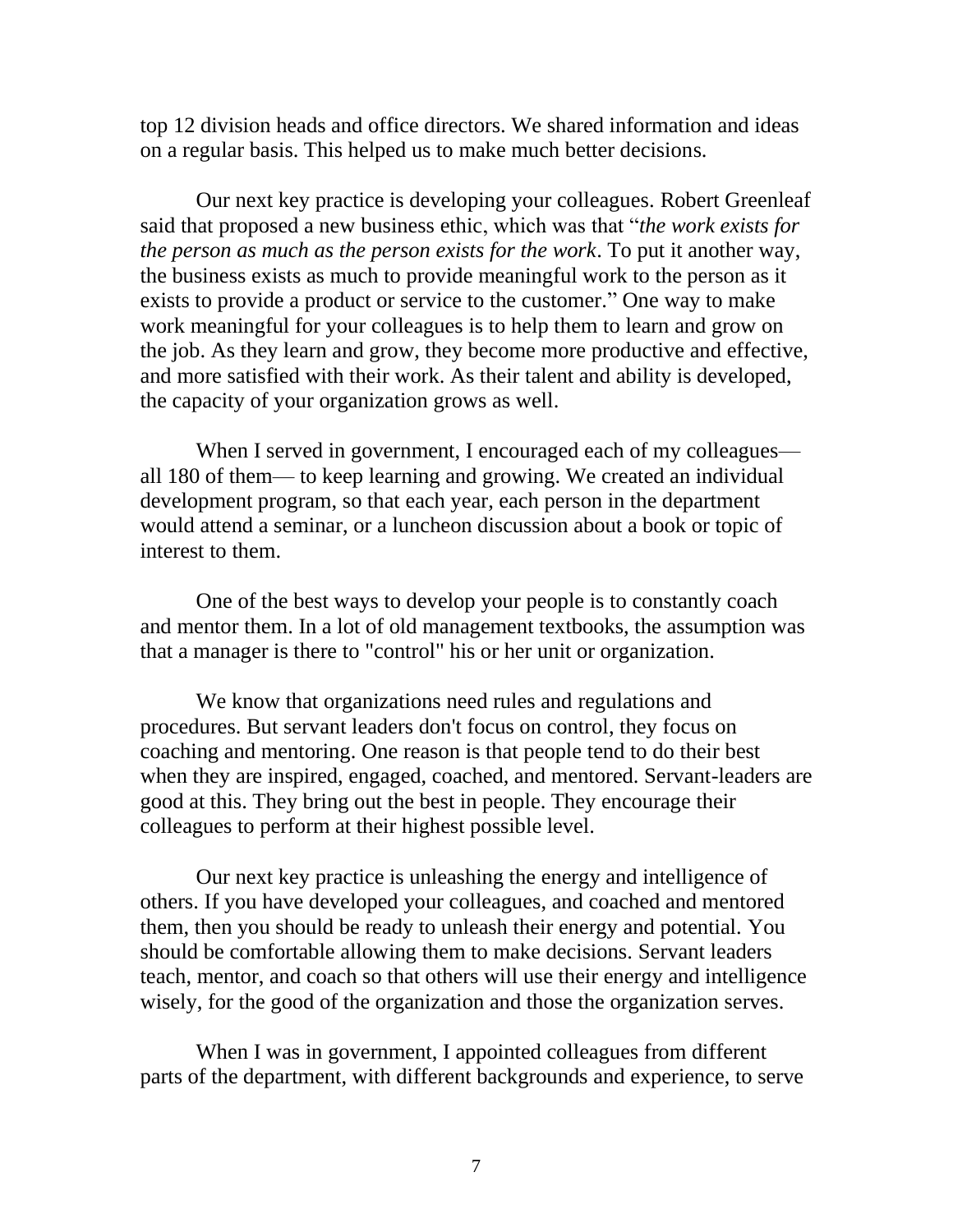on task forces to make recommendations to me on economic development policy. That was one way to unleash their energy and intelligence.

Let's take a look at our final key practice, foresight. Robert Greenleaf said that foresight is the central ethic of leadership is foresight. He said that "foresight is a better than average guess about *what* is going to happen *when* in the future." Greenleaf said that foresight is the 'lead' that the leader has. If you aren't out in front, you really aren't leading—you are just reacting. And if you are just reacting, you may run out of options, and get boxed in, and start making bad decisions—including unethical ones. Greenleaf said that the failure of a leader to foresee events may be viewed as an *ethical* failure, because a failure of foresight can put an organization in a bad situation that might have been avoided.

Foresight is not about predicting specific events, but understanding the underlying trends and issues and opportunities, and then planning accordingly. Leaders with foresight can provide and maintain momentum in their organizations. This is important, because leaders hold the future of their colleagues and citizens in their hands. Foresight is needed to form the vision and support the momentum that will make that future a good one for everyone.

One result of these key practices is trust. Trust is essential to leading any organization. One of the best ways to build trust is to make it clear in word and deed that you truly are about the people you lead—that you know them and have their best interests at heart. The seven key practices we have talked about will build trust. If you are busy listening, and developing, and coaching, and unleashing, then you will know a lot about your people, and they will know that you have their best interests at heart.

While there is more to servant leadership than financial results, the financial results are there. Two of our colleagues did a comparison of the companies made famous by Jim Collins's book, *Good to Great*, with companies that have been applying servant leadership principles. The comparison focused on the ten-year period ending in 2005. The authors found that during those years, stocks from the five hundred largest public companies averaged a 10.8 percent pre-tax portfolio return. The eleven companies studied by Collins averaged a 17.5 percent return. However, the servant-led companies' returns averaged 24.2 percent. The servant-led companies produced superior financial results.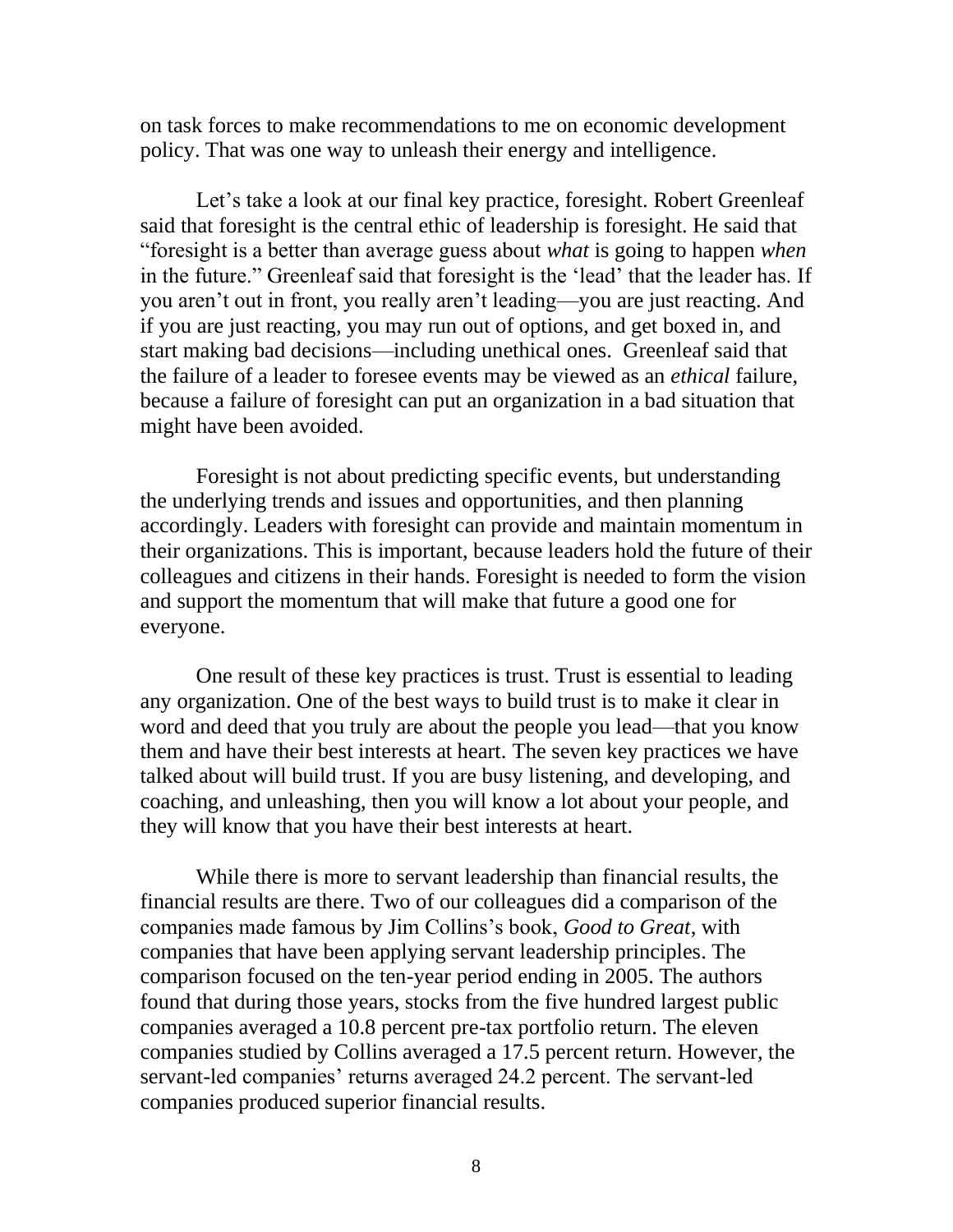This brings us to our final section, the meaningful lives of servantleaders. I like to say that servant leaders get material results for their organizations, and spiritual returns for themselves. The spiritual returns are in the form of the meaning and satisfaction that come to them through a life of servant leadership.

There are many benefits of finding meaning in one's life and work. Meaning is an intrinsic motivator, meaning is good for mental health, meaning is good for physical health and longevity, and meaning is a key to being deeply happy. Let's look at each of those benefits.

Finding meaning is important, because personal meaning is an intrinsic motivator. People are intrinsically motivated when they do something because they want to, not because they have to. They are intrinsically motivated when their work is interesting, and fulfilling, and meaningful. Research and common sense tell us that people who are intrinsically motivated are more productive, more innovative, more committed, and less likely to burn out than those who are extrinsically motivated.

Next, people who are intrinsically motivated are also psychologically healthier. A study was done on six types of life aspirations. Three were extrinsic—the aspiration to be wealthy, famous, and physically attractive. The other three were intrinsic—the aspiration to have meaningful personal relationships, to make contributions to the community, and to grow as individuals. The study found that those who had intrinsic aspirations had a greater sense of well-being, more vitality, and higher self-esteem. They were more content—they felt better about who they are and displayed more evidence of psychological health.

In addition to being mentally healthier, finding meaning in life may also help you to be physically healthier, and to live a longer life.

Finally, we know from life experience, spiritual teachings, and from research that finding personal meaning is a key to being deeply happy. What do I mean by "deep happiness"? I mean the kind of happiness that touches your spirit and connects with your soul. It is hard to describe. Some people call it self-fulfillment, or self-actualization, or being centered. Others call it living their passion, or following their bliss. For people of faith, it is about finding the divine will for their lives, and then living that will. It is about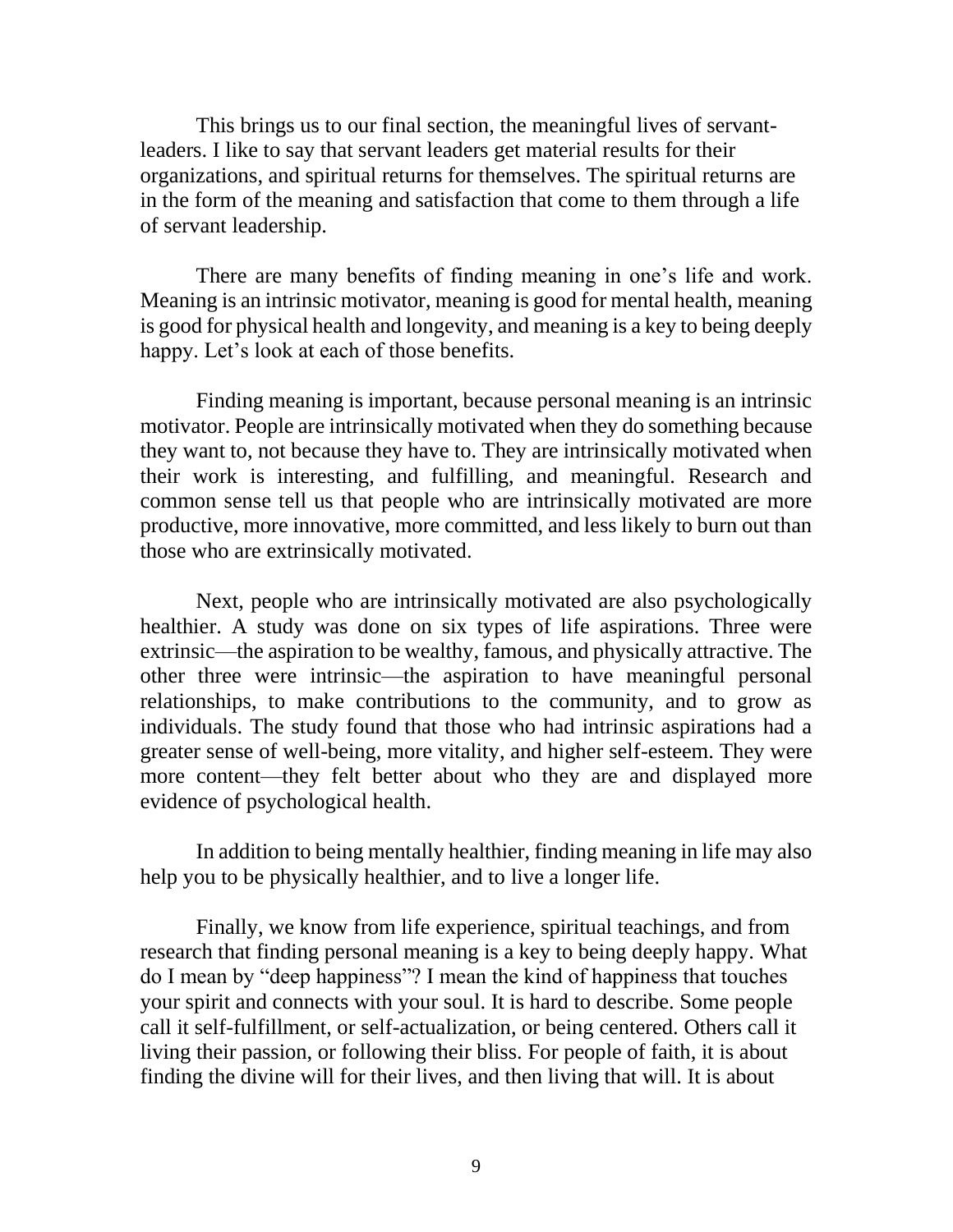following the teachings and living the faith. But however you define it, personal meaning is a key.

By focusing on meaning, servant leaders are intrinsically motivated, are psychologically healthier, can be physically healthier, and can find deep happiness. These are tremendous advantages.

Since personal meaning is so important, I like to ask people about the sources of meaning in their lives and their work. Over the past eight or nine years I have surveyed about 3,500 people on the sources of meaning in their lives. The surveys were almost all done in the United States. Also, I have been using samples of convenience, not random samples, so I can't extrapolate from them to larger populations. However, I would like to tell you what I have learned.

The highest-rated sources of meaning in the surveys have been "my faimly," "giving and receiving love," "intimate relationships," "living my values," "doing my personal best," and "a sense of accomplishment."

Even more interesting, I think, is that all the groups I have surveyed so far have given low average ratings to power, wealth, fame, and winning. People are not against the things, they just know that these "symbols of success" are not important sources of personal meaning.

People have asked me— are there some really fundamental sources of meaning in life? I would say yes. I think there are at least four fundamental, universal sources of meaning. These are sources of meaning that can be found in the world's great religions and spiritual teachings, as well as our own life experience. You won't be surprised. Here they are: Love people, help people, live ethically, and don't be too attached to material things.

I can't prove it, but I think there is a causal link between these four principles. If you love people, you will want to help them. And if you are loving and helping people, you will want to treat them ethically. And if you are busy loving and helping and treating people ethically, you are probably more focused on people and aren't too attached to material things.

If I had to narrow down the sources of meaning even further, to only two things, I would pick these two: (1) focus on others, and (2) become part of something larger than yourself. Focusing on others includes loving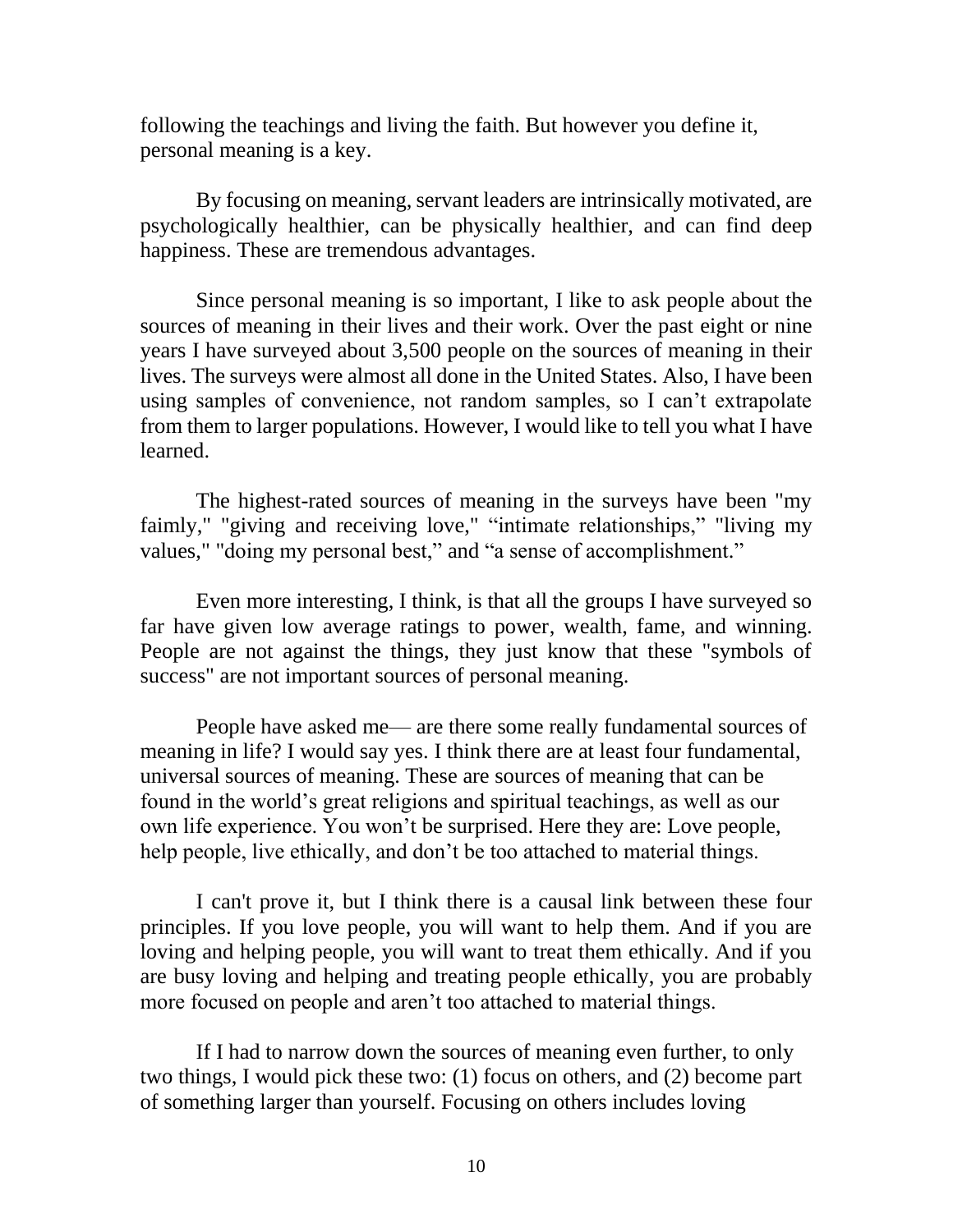people, and helping people, and treating them right. Becoming part of something larger than yourself is about joining with others in a team, an organization, a movement, a cause that makes a difference.

If I had to narrow it down to one source of meaning, I would say "love." But if you ever feel down, or disconnected from meaning, there is a simple source of meaning that is always available: Go help somebody. Just go and help somebody. That will get you out of yourself, and focused on others, and it will give you the immediate meaning that comes with helping others.

I think what is so wonderful is that all of these sources of meaning are available to servant-leaders every day. Every day, servant leaders love people and help people and treat them ethically. Every day, servant leaders focus on others and are part of something larger than themselves. Every day, servant leaders go and help people. So meaning is always available to servant leaders, and that is a tremendous advantage, because meaning is an intrinsic motivator, is good for mental health, is good for physical health and longevity, and is a key to being deeply happy.

Most societies measure people by "symbols of success" like power, wealth, and fame. But servant leaders know that the search for success and the search for meaning are not the same thing. They may overlap, but they are not the same. The symbols of success may have little to do with personal meaning.

Each of us has talents and abilities, and we should use them to the fullest. There is no point in going out into the world each day to fail. Servant leaders work hard, and when they do, they are often "successful." The symbols of success are not necessarily bad. They're just *not enough*. It is not enough to get ahead. We also need to get meaning. Servant leaders know that the symbols of success do not give them the deep happiness that comes from the most important sources of meaning in their lives and work. So they live close to their sources of meaning.

I know people will often say that servant leadership is about giving up one's self-interest. They think a life of servant leadership is about selfsacrifice or self-denial. I disagree. *Servant leadership is not about selfsacrifice or self-denial. It is about self-fulfillment*. It is about living closely to your most important sources of meaning, and thereby finding *more* meaning and deep happiness than are available in any other way.